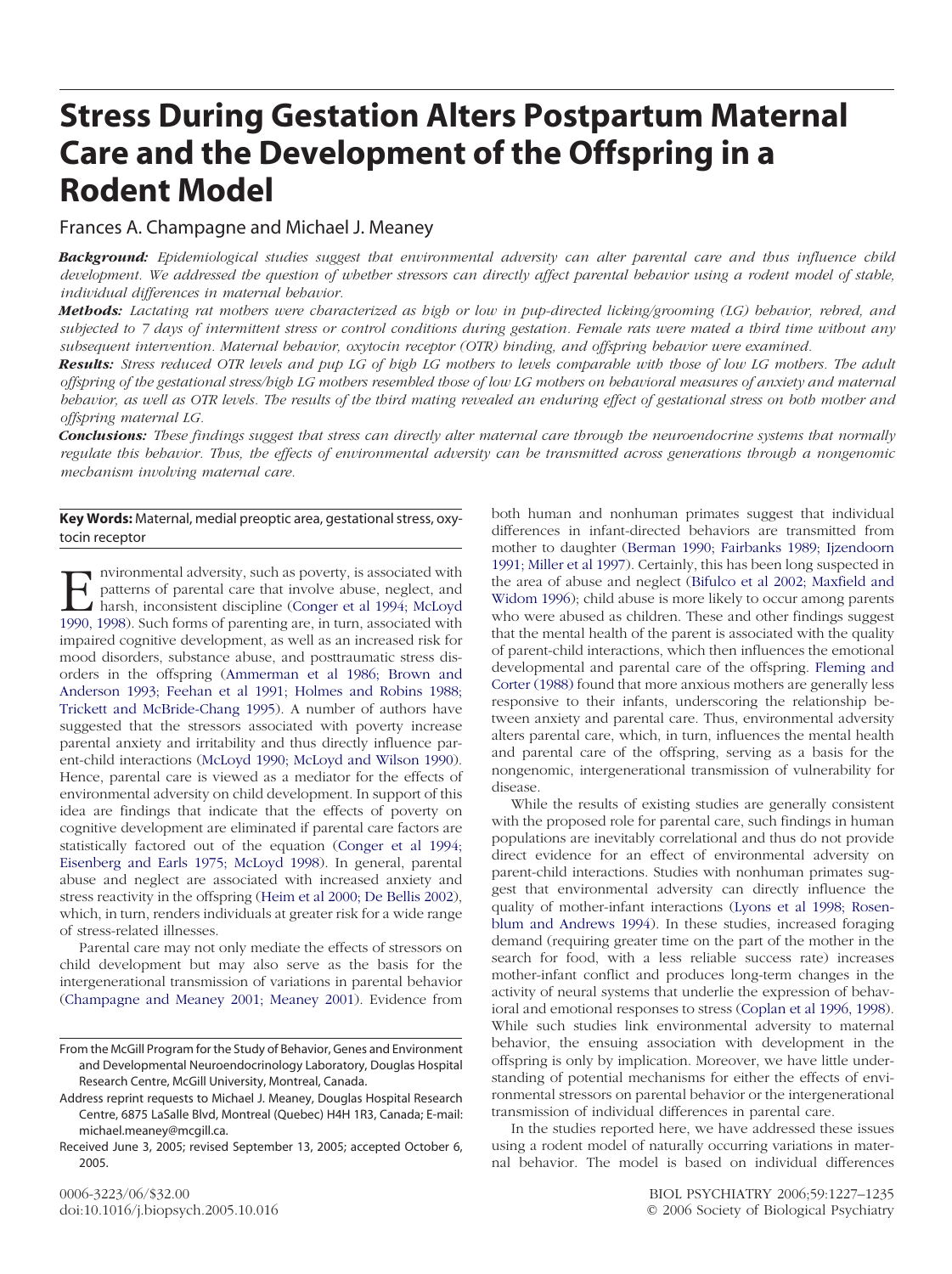<span id="page-1-0"></span>among lactating rats in the frequency of maternal licking/ grooming (LG) of pups. Nursing bouts form the nexus of mother-infant interactions in the rat and involve multiple periods of pup licking/grooming, particularly at the outset of the bout. Licking/grooming, in turn, forms the basis for tactile stimulation, which is critical for pup physiology and central nervous system (CNS) development (Kuhn and [Schanberg](#page-7-0) 1998; Levine 2001). The adult offspring of mothers that naturally exhibit increased rates of pup licking/grooming show decreased behavioral and endocrine responses to stress by comparison with the offspring of low LG mothers [\(Caldji](#page-7-0) et al 1998; Liu et al 1997). Crossfostering the biological offspring of high or low LG mothers to mothers of the opposite phenotype completely reverses the expected pattern of development [\(Francis](#page-7-0) et al 1999). These findings suggest a direct link between maternal behavior and the development of individual differences in stress reactivity. Interestingly, individual differences in maternal behavior in the rat are also transmitted from mother to female offspring, and the pattern of development is reversed with cross-fostering [\(Francis](#page-7-0) et al [1999\)](#page-7-0): female offspring born to low LG mothers but reared by high LG dams are, as adults, high LG mothers (and vice versa).

Individual differences in maternal behavior in the rat are associated with oxytocin receptor (OTR) levels in brain regions that are known to mediate the expression of maternal care. Thus, high LG mothers exhibit increased oxytocin receptor levels in the medial preoptic area of the hypothalamus (MPOA) by comparison with low LG mothers. Central infusion of an oxytocin receptor antagonist significantly reduces pup licking/grooming in high LG mothers, thus completely eliminating the group differences in maternal behavior [\(Champagne](#page-7-0) et al 2001). Not surprisingly, the female offspring of high LG mothers show increased oxytocin receptor binding in the MPOA [\(Champagne](#page-7-0) et al 2001; [Francis](#page-7-0) et al 2000). The virtue of rodent studies is the ability to better define casual relationships between environmental events and both maternal behavior and pup development and to identify underlying neurobiological mechanisms. In the current studies, we examined the effects of a chronic, intermittent stressor imposed during the last week of gestation on the maternal behavior and oxytocin receptor binding of high and low LG mothers. Adult female animals were bred and maternal behavior of lactating female animals was observed to identify high and low LG mothers. The same female animals were then bred for a second time (Figure 1). Importantly, individual differences in maternal behavior in the rat are very stable across multiple litters [\(Champagne](#page-7-0) et al 2003). The critical questions here were whether gestational stress would affect pup licking/ grooming and whether such effects would involve changes in oxytocin receptor binding. The same cohort of mothers was then bred for a third time, with no further experimental manipulations. We then examined the same measures in the adult, female offspring. The results demonstrate that environmental stress decreases pup licking/grooming in high LG mothers, eliminating the group difference in maternal behavior in the second as well as the third litter. Oxytocin receptor binding in the MPOA revealed the same pattern of effects. The effects of gestational stress were also apparent in both the maternal behavior and oxytocin receptor binding in the offspring, including those derived from the third litter where no gestational (i.e., prenatal) stressor was imposed. The studies provide support for the idea that, at least in a rodent species, environmental stressors can directly alter maternal behavior and that these effects can be transmitted across generations.



**Figure 1.** Outline of methodology used in this study. Note that female animals are mated three times but only exposed to stress during the second pregnancy. Offspring of the second and third matings are compared on measures of behavior and oxytocin receptor binding.

#### **Methods and Materials**

#### **Subjects**

The animals used were outbred Long-Evans, hooded rats born in our colony and housed in 46 cm  $\times$  18 cm  $\times$  30 cm Plexiglas cages that permitted a clear view of all activity within the cage. Food and water were provided ad libitum. The colony was maintained on a 12:12 light:dark schedule with lights on at 8:00 AM. The animals underwent routine cage maintenance beginning on day 8 of life but were otherwise unmanipulated. All procedures were performed according to guidelines developed by the Canadian Council on Animal Care and protocols approved by the McGill University Animal Care Committee. At the time of weaning on day 22 of life, the offspring were housed in same-sex, same-litter groups of two animals per cage. Following mating and throughout lactation, adult female animals were housed singly.

**Maternal Behavior.** Maternal behavior was observed for five, 75-minute observation periods daily for the first 6 days postpartum by individuals trained to a high level of interrater reliability (i.e., >.90) [\(Champagne](#page-7-0) et al 2003; Caldji et al 1998; [Francis](#page-7-0) et al 1999; Liu et al 1997). Observations occurred at three periods during the light (9:00 AM, 1:00 PM, 5:00 PM) and two periods during the dark (6:00 AM and 9:00 PM) phases of the L:D cycle. Within each observation period, the behavior of each mother was scored every 3 minutes (25 observations/period  $\times$  5 periods per day  $= 125$  observations/mother/day) for the following behaviors: mother off pups, mother carrying pup, mother licking and grooming any pup, mother nursing pups in either an arched-back posture, a "blanket" posture in which the mother lays over the pups, or a passive posture in which the mother is lying either on her back or side while the pups nurse. A detailed description of these behaviors is provided in Myers et al [\(1989\)](#page-8-0) (also see [Champagne](#page-7-0) et al 2003).

**Open-Field Exploration.** The open field serves as a novel environment, and decreased fear of this novelty is typically followed by exploratory behavior, operationally defined as in-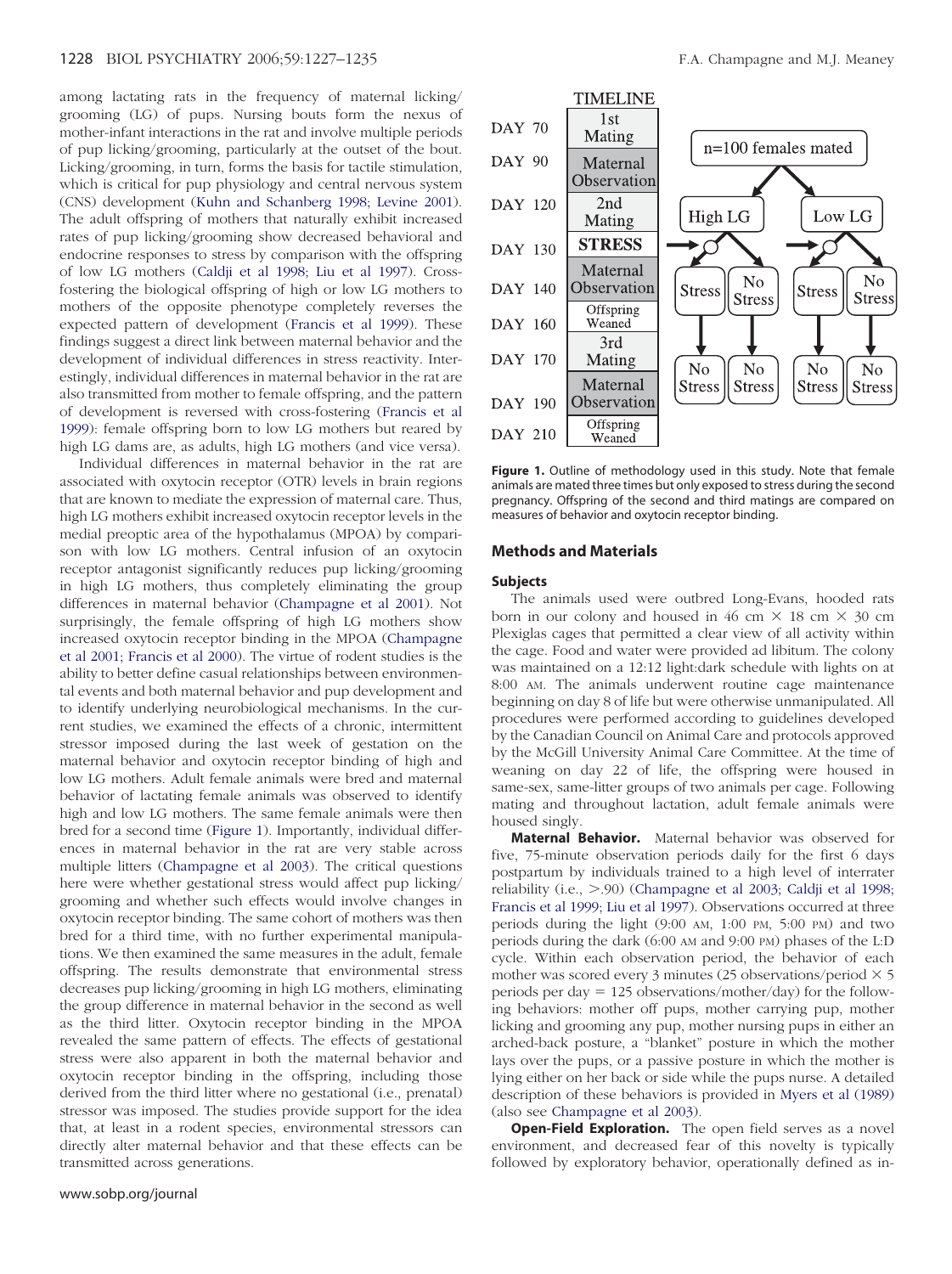creased time spent in the inner area of the field [\(Belzung](#page-7-0) and Griebel 2001; [Crawley](#page-7-0) 1985). On the day of testing, the rat was removed from its home cage and placed directly into one corner of the open field (a 120 cm  $\times$  120 cm enclosed area). The behavior of the animal was recorded for 10 minutes under standard lighting conditions (overhead fluorescent lights) with a video camera, and recordings were coded using a disk operating system (DOS)-based program. During analysis of the recordings, the field was divided into a grid of  $8 \times 8$  squares. *Exploration* was defined as the time spent in the inner  $6 \times 6$  squares, whereas *overall activity* was defined as the number of squares crossed during the 10-minute session.

**Plasma Corticosterone Assay.** Blood samples were placed in tubes containing ethylenediaminetetraacetic acid (EDTA) and aprotinin (Trasylol) and centrifuged at 3000 rpm for 10 minutes at  $4^{\circ}$ C. Plasma was collected and stored at  $-80^{\circ}$ C. Plasma corticosterone was measured [\(Krey](#page-7-0) et al 1975) using a highly specific CORT antiserum (B3-163; Endocrine Sciences, Tarzana, California) with [3 H]corticosterone (32,782 Bq/mmol) (New England Nuclear, Boston, Massachusetts) as tracer.

**Oxytocin Receptor Autoradiography.** Slide-mounted coronal brain sections were processed for receptor autoradiography using  $^{125}$ I-d(CH<sub>2</sub>)<sub>5</sub>[Tyr-Me)<sub>2</sub>,Tyr-NH<sub>2</sub><sup>9</sup>] ornithine vasotocin ( $^{125}$ I-OVT) (New England Nuclear), as previously described [\(Cham](#page-7-0)[pagne](#page-7-0) et al 2001). After a prewash in Tris-HCl (pH 7.4; Sigma, Oakville, Ontario, Canada), slides were exposed to a 75-minute incubation (at room temperature) of 60  $pM$ <sup>125</sup>I-OVT in Tris with magnesium chloride (MgCl) (10 mmol/L), bovine serum albumin (BSA; .1%), and bacitracin (.05%). Nonspecific binding was defined in adjacent sections by adding  $50$  nmol/L Thr<sup>4</sup>Gly<sup>7</sup>oxytocin to the incubation buffer. The final 35-minute wash was performed at room temperature in 50 mmol/L Tris, 100 mmol/L MgCl (pH 7.4) to reduce background. After air drying, the slides were exposed to BioMax MR film (Kodak) for 48 hours. Iodine-125 autoradiographic standards (Amersham, Princeton, New Jersey) were included in the cassette for quantification. The autoradiograms were analyzed using an image-analysis system (MC1D-4, Imaging Research, St. Catherines, Ontario, Canada). Three sections were analyzed bilaterally at each level. For each rat, total and nonspecific binding were measured for each region and the difference taken to yield specific binding. Specific binding was greater than 90% of total binding. The statistical analysis was performed on the mean of these values for each animal by brain region according to the atlas of [Swanson](#page-8-0) (1992). Comparison was performed by applying three-way analysis of variance (ANOVA) (maternal phenotype  $\times$  stress  $\times$  brain region).

#### **Procedure**

The frequency of maternal licking/grooming across a large number of mothers is normally distributed [\(Champagne](#page-7-0) et al [2003\)](#page-7-0). Hence, high and low LG mothers represent two ends of a continuum, rather than distinct populations. High LG mothers were defined as female dams whose frequency scores for licking/grooming were greater than 1 SD above the cohort mean. Low licking/grooming mothers were defined as female dams whose frequency scores for licking/grooming were greater than 1 SD below the cohort mean.

High and low LG dams ( $n = 20$  per group) were selected; bred for a second time, 10 days postweaning; and assigned to either the stress or control conditions [\(Figure](#page-1-0) 1). In the stress condition, pregnant female dams were removed from their home cage and placed in Plexiglas restrainers for three sessions per day (30 minutes each) during the last 7 days of pregnancy (days 15 to 21), a procedure previously shown to alter offspring phenotype in rodent studies of prenatal stress [\(Weinstock](#page-8-0) et al 1988). The timing of the sessions was distributed randomly throughout the 24-hour period to render the procedure less predictable [\(Fride](#page-7-0) and [Weinstock](#page-7-0) 1984; Quirce et al 1981). Control female dams were left undisturbed. Following birth, female dams were observed for 6 consecutive days. Thus, the effects of gestational stress are examined in multiparous rather than primiparous dams. Offspring were weaned on postnatal day 22. One week postweaning, all dams were remated for a third time and observed with their pups on postnatal days 1 to 6 with weaning on postnatal day 22.

At 70 days of age, male offspring were assessed in the open-field exploration task. Female offspring were mated and observed with their pups to assess maternal behavior. Female offspring were sacrificed on postnatal day 6 and brains prepared for receptor autoradiography.

To evaluate the effect of the stress, an additional sample of 100 female animals were mated and characterized on measures of maternal behavior. From this sample, 20 high and 20 low LG female animals were selected and assigned, as in the first study, to either the stress or control conditions. However, these female animals were sacrificed on postnatal day 6. Prior to sacrifice, dams were removed from their litters in the morning and assessed in the open-field apparatus. Immediately following this assessment, brains were obtained and blood samples were taken for corticosterone assay.

## **Results**

In the first sample of 20 high and 20 low LG dams, 12 from each group were randomly assigned to the stress condition and 8 to the control condition. There were no group differences in the litter size of animals that successfully gave birth. However, only 58% (7/12) of the female dams in the stress condition gave birth compared with the 88% (7/8) in the control condition. Though the exact cause (i.e., reabsorption, stillbirth) of the differential rates of parturition were not investigated, effects on parturition have previously been observed in animals exposed to stress [\(Chapillon](#page-7-0) et al 2002). The resulting sample size was seven dams per group. Analysis of the plasma corticosterone taken from the second sample of female dams indicated an effect of stress on corticosterone levels 1 week poststress [stress: mean  $16.8 \pm .6$  µg/dL, control: mean = 12.7  $\pm$  .7 µg/dL;  $t(26) = 4.54$ ,  $p < .001$ ]. These dams also showed behavioral indications of increased level of anxiety. Gestationally stressed dams exhibited increased overall activity in the open-field test [stress: mean  $426.7 \pm 23.4$  total squares crossed, control: mean =  $335.9 \pm 12.4$ total squares crossed;  $t(26) = 3.4$ ,  $p < .01$ ] and decreased inner field exploration relative to no-stress dams [stress: mean =  $37.3 \pm$ 5.4 minutes, control: mean =  $71.31 \pm 1.3$  minutes;  $t(26) = 2.7$ ,  $p < .01$ ].

#### **Maternal Behavior**

Across all litters, the frequency of pup LG was significantly elevated in control high compared with control low LG mothers, reflecting the stability of this maternal phenotype. The maternal behavior of these dams toward their second litter [\(Figure](#page-3-0) 2A) indicated a main effect of stress on maternal LG  $[F(1,24) = 11.7]$ ,  $p \leq 0.01$ , a main effect of maternal phenotype [high or low;  $F(1,24) = 22.67$ ,  $p < .001$ , and a significant stress by maternal phenotype interaction  $[F(1,24) = 5.83, p < .05]$ . Post hoc (Tukey) analysis revealed that low/no-stress, low/stress, and high/stress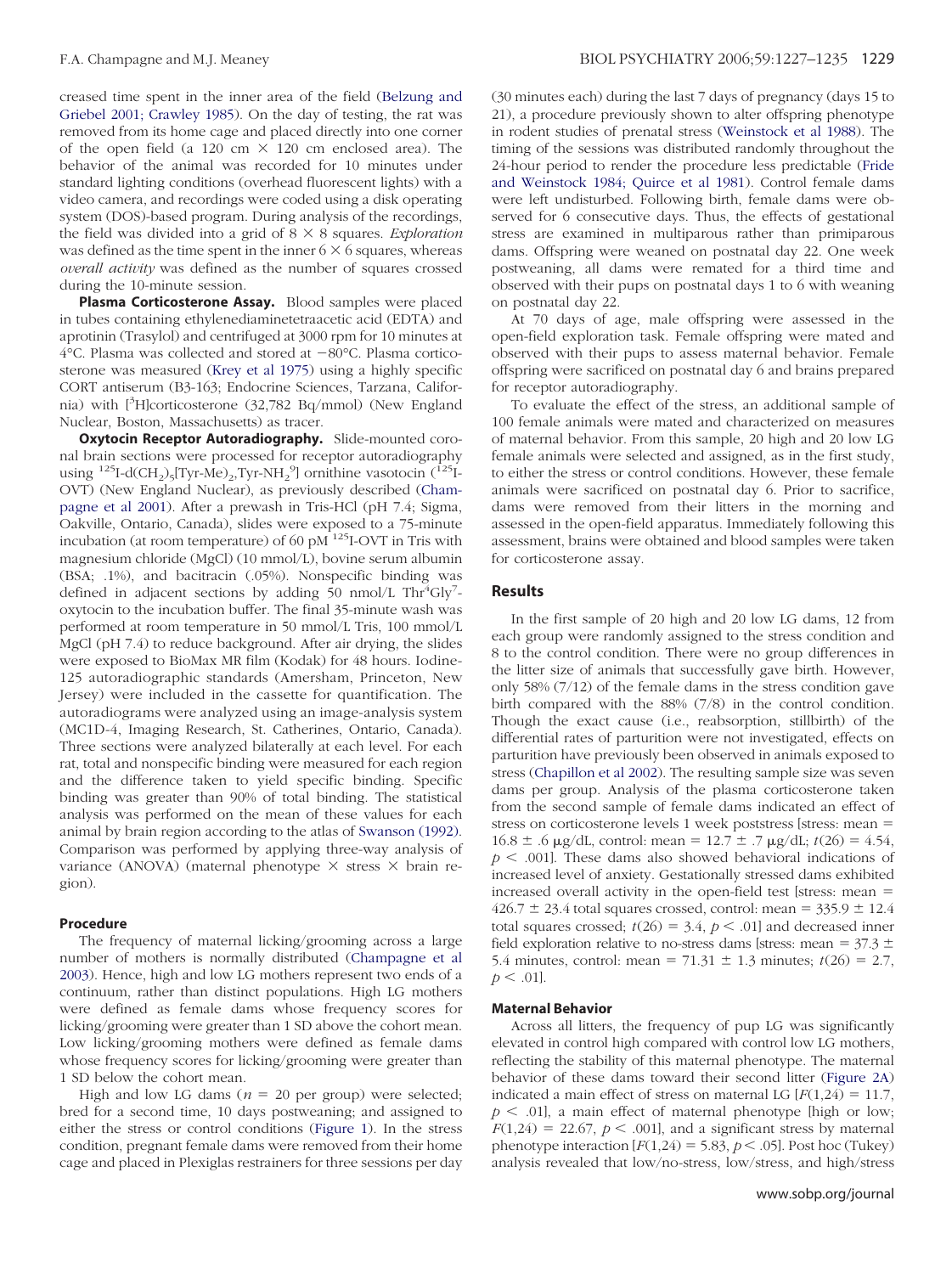<span id="page-3-0"></span>

**Figure 2.** Mean  $\pm$  SEM licking/grooming of female animals toward their (A) second litter and **(B)** third litter offspring. Gestational stress resulted in a significant decrease in licking/grooming exclusively in high LG mothers. Mothers that displayed decreased maternal care toward their second litter as a result of gestational stress continued to show decreased licking/grooming. \* $p < .05$ . LG, licking/grooming.

dams exhibited reduced levels of LG relative to the high/nostress dams ( $p < .01$ ,  $p < .01$ ,  $p < .05$ , respectively). The effect of stress was not observed in the low LG dams. These effects were replicated in the second sample of female animals, with a main effect of stress  $[F(1,24) = 11.33, p \lt 0.01]$  and a main effect of maternal phenotype  $[F(1,24) = 12.68, p < .01]$ . The amount of time dams spent in contact with pups or the amount of time spent in arched-back, passive, or blanket nursing postures did not differ as a function of maternal phenotype or stress.

All female animals were remated and observed with their pups to determine the long-term effects of gestational stress (Figure 2B). It is important to note that gestational stress was not administered during the third pregnancy. As observed with the second litter, two-way ANOVA indicated a main effect stress on maternal LG  $[F(1,24) = 5.02, p < .05]$ , a main effect of maternal phenotype  $[F(1,24) = 17.48, p \le 0.001]$ , and a significant stress by maternal phenotype interaction  $[F(1,24) = 6.14, p < .05]$ . Post hoc analysis revealed that control low/no-stress, low/stress, and high/stress dams exhibited reduced levels of LG relative to the high/no-stress dams ( $p < .05$ ).

## **Oxytocin Receptor Binding**

Oxytocin receptor binding was analyzed in the bed nucleus of the stria terminalis (BNST), medial preoptic area, lateral septum (LS), central nucleus of the amygdala (cAMYG), and ventral medial hypothalamus (VMH) of postpartum day 6 lactating dams. Three-way ANOVA (stress  $\times$  maternal phenotype  $\times$  region) indicated a main effect of stress  $[F(1,75) = 21.58, p < .001]$ , a main effect of maternal phenotype  $[F(1,75) = 18.58, p \le .001]$ , a main effect of region  $[F(4,75) = 17.53, p < .001]$ , a maternal phenotype by stress interaction  $[F(1,75) = 7.58, p \le .01]$ , and a three-way stress by maternal phenotype by region interaction  $[F(4,75) = 3.96, p < .01]$ . Oxytocin receptor binding [\(Figure](#page-4-0) 3A) and [3B](#page-4-0)) was elevated in the high/no-stress dams relative to low/no-stress, low/stress, and high/stress female dams in the BNST, MPOA, and cAMYG. No group differences were observed in the VMH.

#### **Behavioral Assessment of Offspring**

Adult male offspring from the second and third litters of the dams were tested in the open-field task. Though no differences were observed in overall activity [\(Figure](#page-4-0) 4B), group differences were observed in inner-field exploration [\(Figure](#page-4-0) 4A). For offspring of the second litter, ANOVA results indicated a main effect of stress  $[F(1,47) = 10.44, p < .01]$ , a main effect of maternal phenotype  $[F(1,47) = 13.86, p < .001]$ , and a stress by maternal phenotype interaction effect  $[F(1,47) = 12.96, df(1,47), p < .001]$ . The male offspring of gestationally stressed high LG mothers showed significantly less inner-field exploration than the offspring of nonstressed high LG dams ( $p < .001$ ). Inner-field exploration did not differ between the offspring of low/no-stress, low/stress, and high/stress dams. For offspring of the third litter, ANOVA results indicated a main effect of stress  $[F(1,47) = 11.6]$ ,  $p$  < .001], a main effect of maternal phenotype  $[F(1,47) = 31.18]$ ,  $p < .001$ , and a stress by maternal phenotype interaction effect  $[F(1,47) = 17.7, p < .001]$ . As was the case with the offspring of the second litter, the male offspring of gestationally stressed high LG mothers showed significantly less inner-field exploration than the offspring of nonstressed high LG dams ( $p < .001$ ).

#### **Maternal Behavior in Female Offspring**

Adult female offspring from the second and third litters of the dams were mated and observed during the first week postpartum to assess maternal behavior [\(Figure](#page-5-0) 5). For the offspring of the second litter, two-way ANOVA (stress  $\times$  maternal phenotype) of maternal LG indicated a main effect of stress  $[F(1,26) = 7.2, p <$ .05] and a main effect of maternal phenotype  $[F(1,26) = 7.2, p <$ .05]. For the offspring of the third litter, ANOVA of maternal LG indicated a main effect of stress  $[F(1,26) = 6.8, p < .05]$ , a main effect of maternal phenotype  $[F(1,26) = 5.6, p < .05]$ , and a stress by maternal phenotype interaction  $[F(1,26) = 10.5, p < .01]$ . The offspring of high/stress dams from both cohorts exhibited reduced levels of LG toward their own offspring relative to the offspring of high/no-stress dams ( $p < .05$ ). No differences in LG were observed between the low/no-stress, low/stress, and high/ stress dams.

#### **Oxytocin Receptor Binding in Offspring**

On day 6 postpartum, lactating female offspring were sacrificed and oxytocin receptor binding was analyzed in the BNST, MPOA, LS, cAMYG, and VMH. Significantly reduced levels of oxytocin receptor binding were observed in the BNST ( $p <$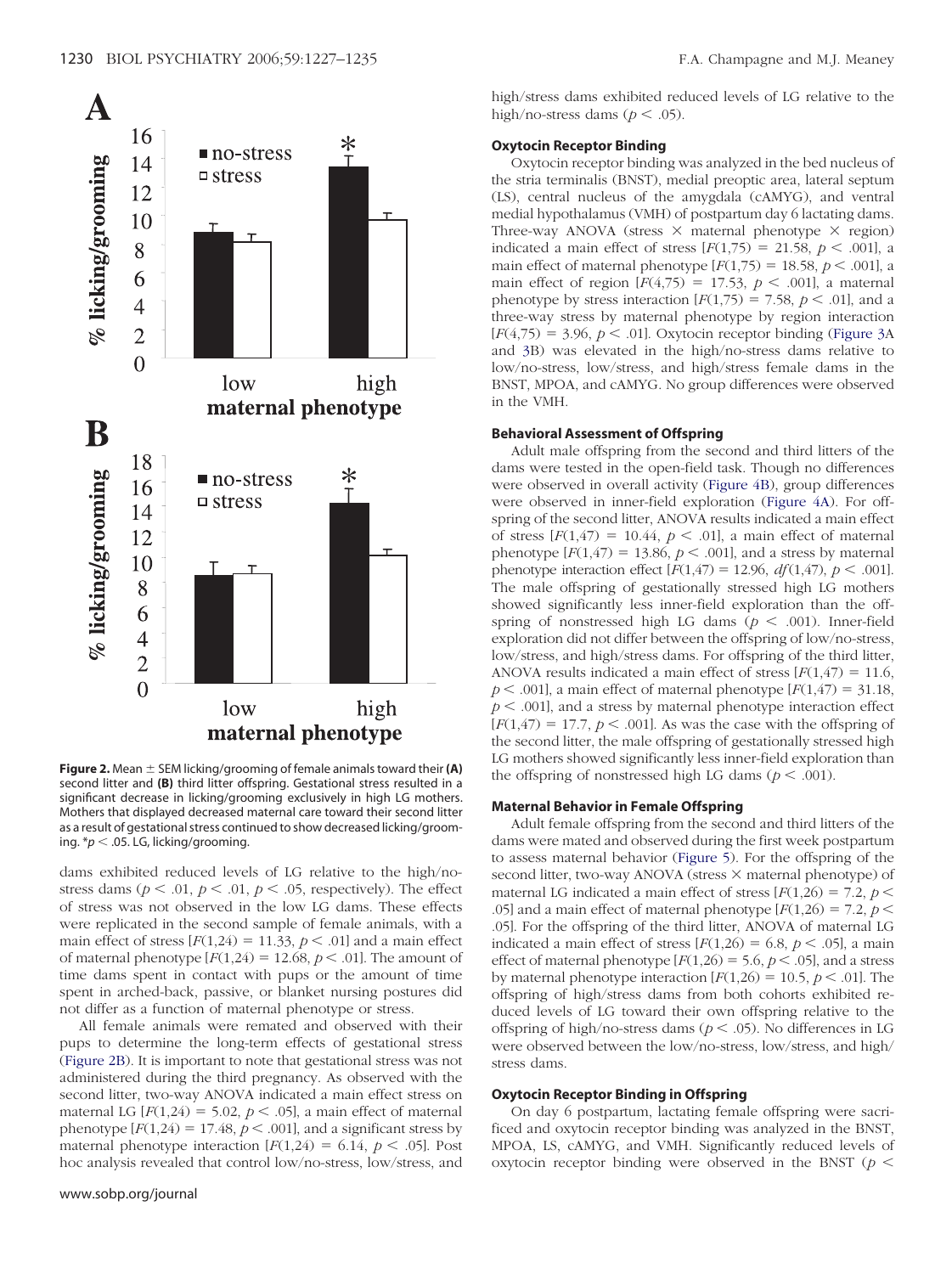<span id="page-4-0"></span>

oxytocin receptor levels was observed in both the offspring of the second and third litters [\(Figure](#page-5-0) 6B). Analysis of variance of oxytocin receptor binding indicated a main effect of stress  $[F(1,80) =$ 13.63,  $p < .001$ ], a main effect of maternal phenotype  $[F(1,80) =$ 19.26,  $p < .001$ ], a main effect of region  $[F(4,80) = 49.45, p <$ .001], a significant stress by maternal phenotype interaction  $[F(1,80) = 48.39, p < .001]$ , a maternal phenotype by region interaction  $[F(4,80) = 3.99, p \lt 0.01]$ , and a three-way stress by maternal phenotype by region interaction  $[F(4,80) = 15.01, p \le$ .001] for the offspring of the second litter and a main effect of stress  $[F(1,80) = 5.78, p < .05]$ , a main effect of maternal phenotype  $[F(1,80) = 31.55, p \lt .001]$ , a main effect of region  $[F(4,80) = 24.69, p < .001]$ , a stress by maternal phenotype



**Figure 3. (A)** Mean  $\pm$  SEM OTR binding in the BNST, MPOA, LS, cAMYG, and VMH of lactating (day 6 postpartum) gestationally stressed/nonstressed high and low LG female animals. Stress resulted in significantly lower levels of OTR binding in the BNST, MPOA, and cAMYG of high LG dams.  $p < .05$ ; \*\* $p < .01$ . (B) Representative photomicrographs of OTR binding in day 6 postpartum lactating high/no-stress, high/stress, low/no-stress, and low/ stress dams. OTR, oxytocin receptor; BNST, bed nucleus of the stria terminalis; MPOA, medial preoptic area; LS, lateral septum; cAMYG, central nucleus of the amygdala; VMH, ventral medial hypothalamus; LG, licking/grooming.

.05), MPOA ( $p < .05$ ), and cAMYG ( $p < .01$ ) of the offspring of gestationally stressed, high LG mothers relative to the lactating offspring of high/no-stress dams [\(Figure](#page-5-0) 6A). This pattern of

**Figure 4. (A)** Mean  $\pm$  SEM open-field exploration (seconds) of male offspring from the second and third matings of the gestationally stressed/ nonstressed high and low LG female animals. Male offspring of gestationally stressed/high LG female animals were significantly less exploratory than offspring of nonstressed/high LG female animals.  $p < .001$ . The offspring of the second and third matings of these female animals displayed the same pattern of behavior. \*\*\* $p < .001$ . (B) Mean  $\pm$  SEM open-field activity of male offspring from the second and third matings of the gestationally stressed/ nonstressed high and low LG female animals. No differences in total activity were observed as a function of group. LG, licking/grooming.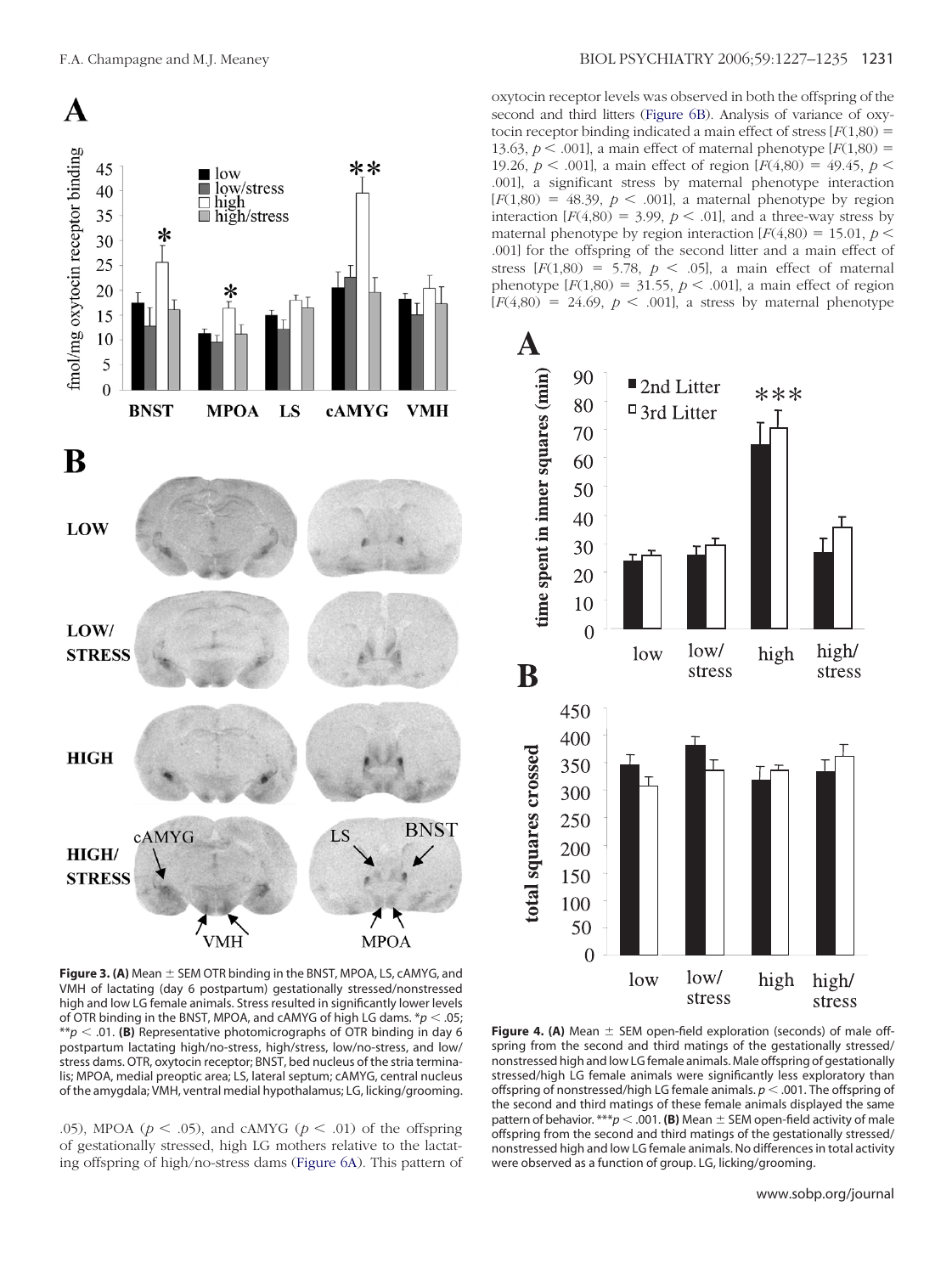<span id="page-5-0"></span>

**Figure 5.** Mean  $\pm$  SEM licking/grooming of the female offspring of gestationally stressed/nonstressed high and low LG mothers. Offspring of gestationally stressed high LG mothers displayed lower levels of maternal LG than did offspring of nonstressed high LG mothers.  $p < .05$ . This pattern of maternal behavior was observed in the offspring of both the second and third matings of these mothers.  $p < .05$ . LG, licking/grooming.

interaction  $[F(1,80) = 17.94, p < .001]$ , a maternal phenotype by region interaction  $[F(4,80) = 6.14, p < .001]$ , and a three-way stress by maternal phenotype by region interaction  $[F(4,80) =$ 3.96,  $p < .01$  for the offspring of the third litter.

#### **Discussion**

The major findings presented here are that 1) gestational stress can directly alter maternal behavior in the rat, 2) these effects involve neural substrates that are normally associated with the expression of maternal behavior (i.e., the oxytocin receptor), and 3) the stress-induced alterations in maternal behavior observed in gestationally stressed mothers can be transmitted across generations and this includes effects on the neural substrates of maternal behavior in female progeny. Taken together, these findings provide support for the idea that parental care can mediate the effects of environmental adversity on child development.

#### **Effect of Gestational Stress on Oxytocin Receptor Binding and Maternal Behavior**

Gestational stress resulted in a decreased frequency of pup licking/grooming in mothers that were previously characterized as high LG mothers. Note that previous studies have found that individual differences in maternal behavior are stable across multiple litters, and in the current study, we indeed found that among control groups, the frequency of pup licking/grooming in high LG mothers was significantly greater than that of low LG dams for both the second and third litters [\(Figure](#page-3-0) 2A and [2B](#page-3-0)). There was no effect of gestational stress on the pup licking/ grooming of the low LG mothers. Moreover, the effects of gestational stress were selective: stress had no effect on total time spent with pups for either high or low LG mothers. It is interesting to note that these long-term effects are observed despite the administration of stress during a stress hyporesponsive period [\(Neumann](#page-8-0) 2001), and the importance of the timing of the stress, either prior to or during gestation, may be particularly relevant to changes in anxiety phenotype of the dam [\(Darnaud](#page-7-0)ery et al [2004\)](#page-7-0).

High and low LG mothers differ in oxytocin receptor levels in the MPOA [\(Champagne](#page-7-0) et al 2001; Francis et al 2000), a region critical to the expression of maternal care in rodents [\(Numan](#page-8-0) and [Callahan](#page-8-0) 1980). The importance of oxytocin receptors in expression in parental behavior has been characterized in a number of species (Insel and Shapiro 1992; [Perdersen](#page-7-0) and Boccia 2002; Rosenblatt 1994; [Unvas-Moberg](#page-7-0) et al 2001), and the differences in receptor binding appear to serve as a mechanism for the differences in pup licking/grooming between high and low LG mothers. Thus, an infusion of an oxytocin receptor antagonist directly into the brain on day 3 postpartum reduces levels of maternal licking/grooming to those that are comparable with low LG mothers, thus eliminating the group differences in maternal behavior [\(Champagne](#page-7-0) et al 2001). Interestingly, as with the effect of gestational stress, there is no effect of the oxytocin receptor antagonist on time spent with pups [\(Champagne](#page-7-0) et al 2001; [Fahrbach](#page-7-0) et al 1985). In the current studies, the effects of gestational stress on oxytocin receptor binding in the MPOA



**Figure 6. (A)** Mean  $\pm$  SEM OTR binding in the BNST, MPOA, LS, cAMYG, and VMH of lactating (day 6 postpartum) offspring of the second mating and **(B)** third mating of gestationally stressed/nonstressed high and low LG female animals. Levels of OTR binding were significantly decreased in the BNST, MPOA, and cAMYG of the offspring of gestationally stressed high LG mothers (from both the second and third matings).  $\pi p < .05$ ;  $\pi p < .01$ . OTR, oxytocin receptor; BNST, bed nucleus of the stria terminalis; MPOA, medial preoptic area; LS, lateral septum; cAMYG, central nucleus of the amygdala; VHM, ventral medial hypothalamus; LG, licking/grooming.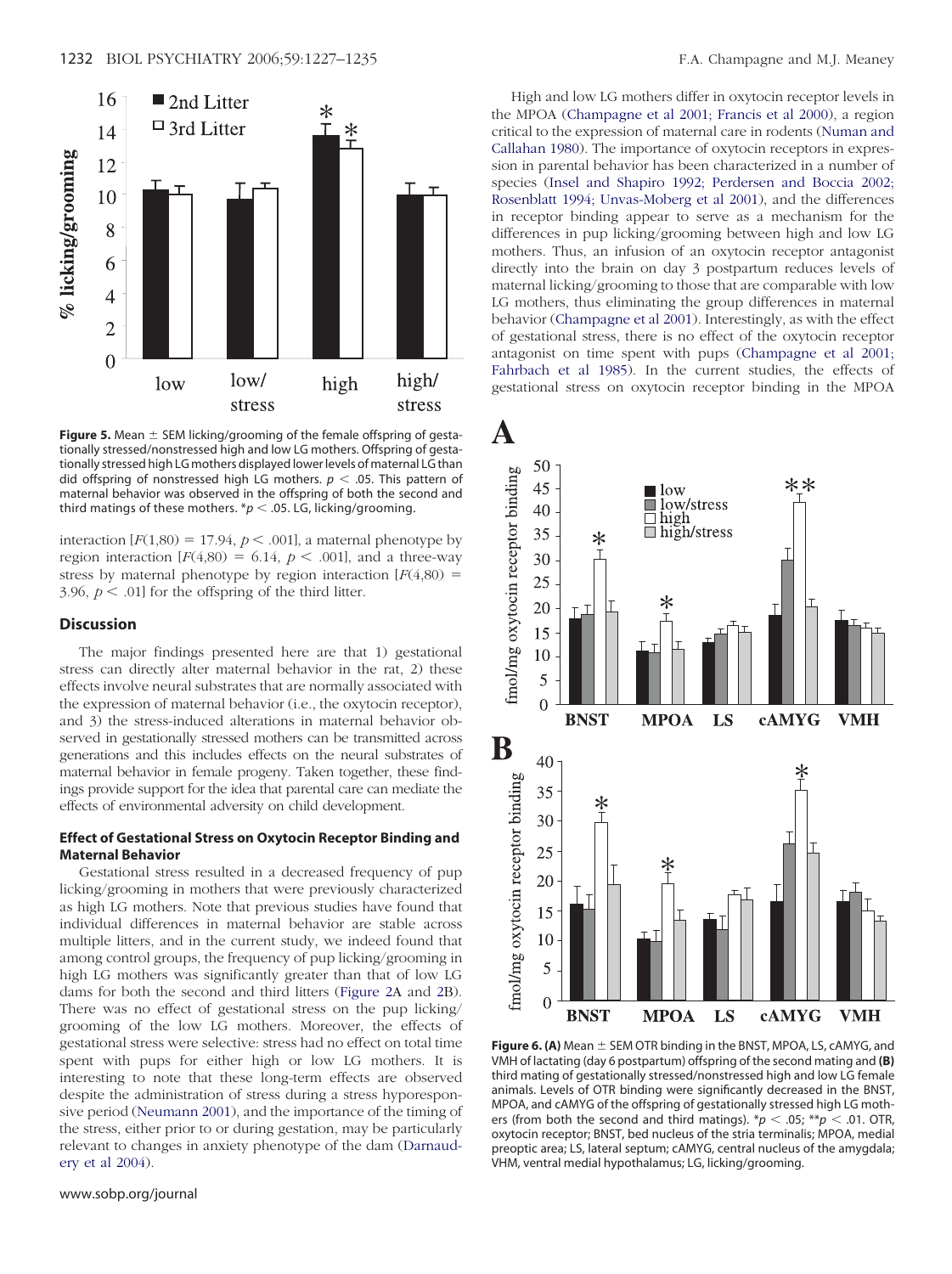parallel those on maternal behavior, suggesting that the effect of stress on the maternal behavior of high LG mothers is mediated by changes in oxytocin receptor levels. The mechanism mediating these decreases in oxytocin receptors is not clear; however, there is evidence to suggest that glucocorticoids exert regulatory effects on central oxytocin receptor expression [\(Liberzon](#page-8-0) and Young 1997; [Patchev](#page-8-0) et al 1993).

## **Transmission of the Effects of Gestational Stress to the Offspring**

Gestational stress reduced maternal licking/grooming in high LG mothers not only toward the second litter, which was associated with the imposition of the stressor during gestation, but also for the third litter, for which the gestational status was unperturbed. This effect allowed us to examine the effects of stress-induced alterations in maternal behavior independent of any direct application of stress during pregnancy (i.e., in the absence of prenatal stress of the offspring). The results reveal evidence for the transmission of the stress effect to the offspring both in terms of maternal behavior and neural oxytocin receptors. Thus, the offspring of stressed, high LG mothers from the third litter exhibited patterns of maternal behavior and oxytocin receptor binding that were indistinguishable from those of the offspring of either control or stressed, low LG mothers. These findings are consistent with the results of cross-fostering studies which show that, as adults, the biological offspring of high LG mothers reared by low LG dams are indistinguishable from the normal offspring of low mothers on measures of stress reactivity and maternal behavior [\(Francis](#page-7-0) et al 1999; Liu et al 1997).

Low LG mothers are behaviorally more fearful in response to threat than are high LG dams [\(Francis](#page-7-0) et al 2000). Likewise, the offspring of low LG dams are more fearful than those of high LG mothers [\(Caldji](#page-7-0) et al 1998; Liu et al 1997). The results of cross-fostering studies suggest that such individual differences in fearfulness can be transmitted from mother to offspring through a behavioral mode of transmission [\(Francis](#page-7-0) et al 1999). The behavioral transmission hypothesis suggests that the offspring of stressed, high LG dams would resemble those of low LG mothers on measures of fear and this was precisely what we observed. The offspring of gestationally stressed, high LG mothers showed increased levels of behavioral anxiety by comparison with the offspring of control high LG dams and did not differ from the offspring of low LG mothers. This same finding was apparent in the offspring of both the second and third litters, suggesting that in these studies, the effects were mediated by maternal behavior and not simply to prenatal stress on the fetus. To further disentangle the effects of prenatal and postnatal determinants of offspring phenotype would require the use of cross-fostering, as demonstrated by Moore and Power [\(1986\);](#page-8-0) however, on the measures examined in the current study, offspring exposed in utero to stress were not significantly different from the subsequent nonstressed offspring of previously stressed dams. Taken together, these findings suggest that environmental stress alters the maternal behavior of the normally less fearful high LG mothers, resulting in decreased pup licking/grooming. The decreased frequency of pup licking/grooming then results in offspring that, as adults, are low LG mothers with increased levels of fearfulness. Hence, the effects of gestational stress are transmitted to the offspring through stress-induced alterations in maternal behavior.

## **Conclusions**

Taken together, these findings suggest that environmental adversity can alter the emotional well-being of some mothers, decreasing maternal responsivity. In humans, [Fleming](#page-7-0) and Corter [\(1988\)](#page-7-0) reported that while many factors contribute to the quality of the mother's attitude toward her newborn, none were correlated more highly than the woman's level of anxiety. Mothers who felt depressed and anxious were, not surprisingly, less positive toward their baby (Field 1998; [Fleming](#page-7-0) and Corter 1988). Moreover, there is evidence for the behavioral transmission of anxiety. Highly anxious mothers are more likely to have children who are shy and timid, and the behavior of the mother predicts the level of such behavioral inhibition in the child [\(Hirshfeld](#page-7-0) et al [1997a,](#page-7-0) 1997b). More extreme variations in parental care have predictable results. Studies of human mothers indicate that the experience of extreme levels of stress are associated with abuse and neglect of infants (Trickett and [McBride-Chang](#page-8-0) 1995; Whipple and [Webster-Stratton](#page-8-0) 1991). Heim et al [\(2000\)](#page-7-0) recently reported that women with a history of abuse showed increased endocrine and autonomic responses to stress, and this finding is consistent with the results of the current work suggesting a maternally mediated transmission of fearfulness to offspring.

We do not suggest that the transmission of individual differences in fearfulness could not also be transmitted through a genetic form of inheritance and under normal conditions both genetic and behavioral influences would converge in determining the level of fearfulness in the offspring. However, we believe that intergenerational transmission via maternal behavior represents an adaptive approach to development. Children inherit not only genes from their parents but also an environment [\(West](#page-8-0) and King [1987\)](#page-8-0). Under conditions of increased environmental demand, it is commonly in the animal's interest to enhance its behavioral (e.g., vigilance, fearfulness) and endocrine (hypothalamic-pituitary-adrenal [HPA] and metabolic/cardiovascular) responses to stress. These responses promote detection of potential threat, avoidance learning, and metabolic/cardiovascular responses that are essential under the increased demands of the stressor. Since the offspring usually inhabit a niche that is similar to their parents, the transmission of these traits from parent to offspring could serve to be adaptive. A metaphor for this argument exists in the physiology of the thrifty phenotype in rodents (Hales and [Barker](#page-7-0) 1992; Neel 1999). In response to the deprivation of energy substrates in fetal life, rodents show a pattern of development that favors energy conservation and an increased capacity for both gluconeogenesis and lipolysis in adulthood. Both effects appear to reflect "anticipatory" patterns of development that would be adaptive under repeated periods of food shortages. Interestingly, these effects are sustained by changes in the expression of genes in hepatic tissues that mediate glucose and fat metabolism [\(Bauer](#page-7-0) et al 1998; Seckl et al [1999\)](#page-7-0). We believe that the effects of maternal care of the expression of genes involved in the regulation of behavioral and endocrine responses to stress reflect a comparable anticipatory developmental strategy.

The key issue here is that of the potential adaptive advantage of the increased level of stress reactivity apparent in the offspring of low LG mothers. In the present context, the research of [Farrington](#page-7-0) et al (1988) and Haapasalo and Tremblay (1994) on young males growing up in impoverished, high-crime, urban environments provides an excellent illustration of the potential advantages of increased stress reactivity. In this environment, the males that were most successful in avoiding the pitfalls associ-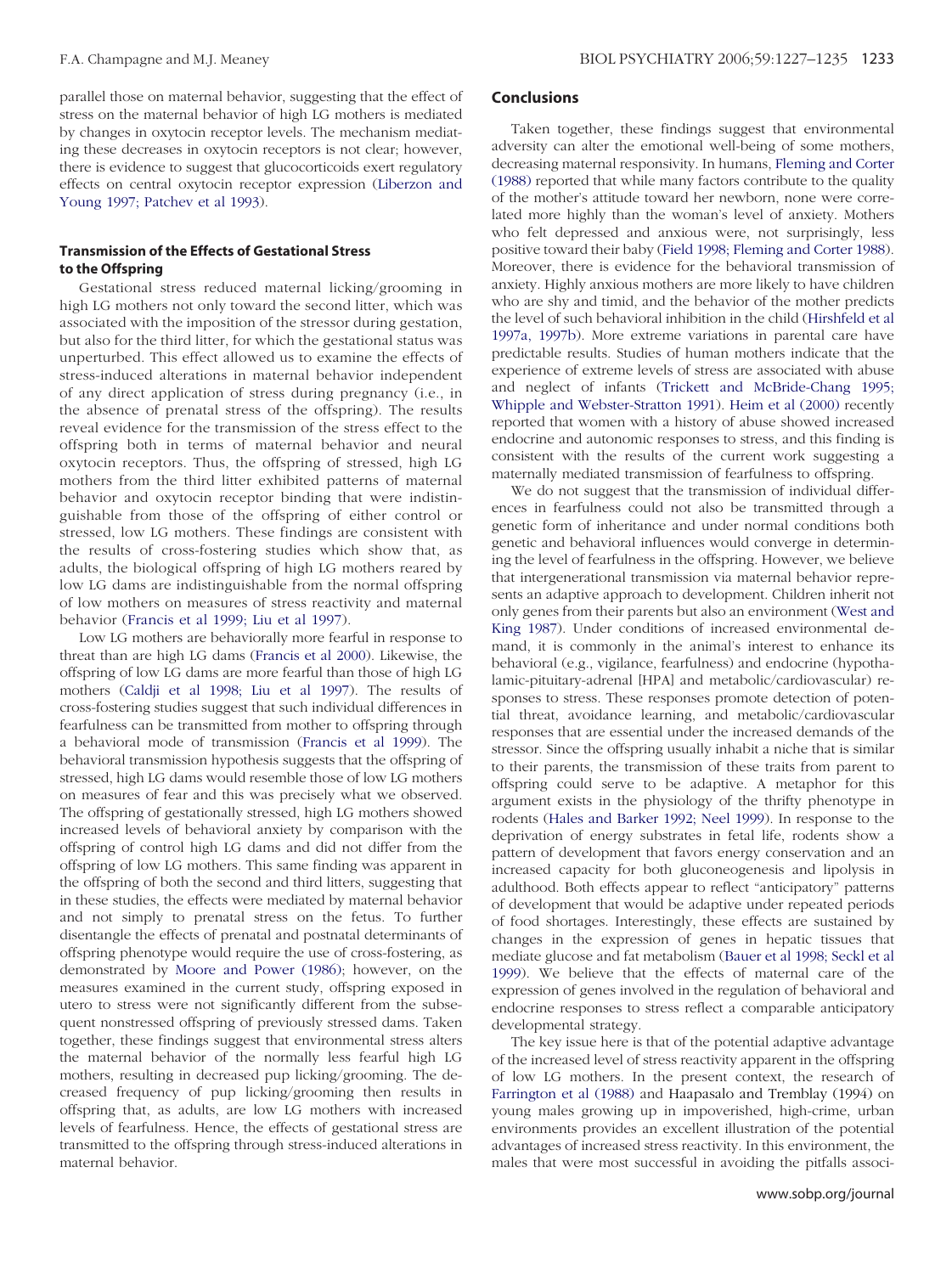<span id="page-7-0"></span>ated with such a "criminogenic" environment were those that were shy and somewhat timid. Under such conditions, a parental rearing style that favored the development of a greater level of stress reactivity to threat would be adaptive. It is thus perhaps understandable that parents occupying a highly demanding environment would transmit to their young an enhanced level of stress reactivity in anticipation of a high level of environmental adversity. The quality of the environment influences the behavior of the parent that, in turn, is the critical factor in determining the pattern of development. The obvious conclusion is that there is no single ideal form of parenting: various levels of environmental demand require different traits in the offspring. Nature would seem to favor such plasticity in phenotypic development, allowing the young to anticipate a certain level of demand. The degree to which such phenotypes are or are not adaptive depends on the nature of the environment of the offspring. Through most of the natural history of humans and that of other species, the environmental conditions of the childhood are reasonable predictors of those prevailing in adulthood.

Finally, for such phenotpyic plasticity to be truly adaptive, it must operate in both directions. If adversity promotes reduced behavioral investment in the offspring, then more favorable environments should have the opposite effect. Interestingly, we have recently found that the maternal behavior and MPOA oxytocin receptor binding of low LG mothers is shifted in the direction of high LG females with an extensive period of peripubertal environmental enrichment. While these data emerge from rodent studies, the social implications would seem to be of obvious importance for human intervention programs.

*FAC and MJM were supported by grants from the Canadian Institutes of Health Research (CIHR).*

- Ammerman RT, Cassisi JE, Hersen M, van Hasselt VB (1986): Consequences of physical abuse and neglect in children. *Clin Psychol Rev* 6:291–310.
- Bauer MK, Harding JE, Bassett NS, Breier BH, Oliver MH, Gallaher BH, et al (1998): Fetal growth and placental function. *Mol Cell Endocrinol* 140:115–120.
- Belzung C, Griebel G (2001): Measuring normal and pathological anxiety-like behavior in mice: A review. *Behav Brain Res* 125:141–149.
- Berman CM (1990): Intergenerational transmission of maternal rejection rates among free-ranging rheus monkeys on Cayo Santiago. *Anim Behav* 44:247–258.
- Bifulco A, Moran PM, Ball C, Jacobs C, Baines R, Bunn A, et al (2002): Childhood adversity, parental vulnerability and disorder: Examining inter-generational transmission of risk.*J Child Psychol Psychiatry* 43:1075–1086.
- Brown GR, Anderson B (1993): Psychiatric morbidity in adult inpatients with childhood histories of sexual and physical abuse. *Am J Psychiatry* 148:55– 61.
- Caldji C, Tannenbaum B, Sharma S, Francis D, Plotsky P, Meaney MJ (1998): Maternal care during infancy regulates the development of neural systems mediating the expression offearfulness in the rat. *Proc Natl Acad Sci USA* 95:5335–5340.
- Champagne F, Diorio J, Sharma S, Meaney MJ (2001): Naturally occurring variations in maternal behavior in the rat are associated with differences in estrogen-inducible central oxytocin receptors. *Proc Natl Acad SciUSA* 98:12736 –12741.
- Champagne F, Meaney MJ (2001): Like mother, like daughter: evidence for non-genomic transmission of parental behavior and stress responsivity. *Prog Brain Res* 133:287–302.
- Champagne FA, Francis DD, Mar A, Meaney MJ (2003): Variations in maternal care in the rat as a mediating influence for the effects of environment on development. *Physiol Behav* 79:359 –371.
- Chapillon P, Patin V, Roy V, Vincent A, Caston J (2002): Effects of pre- and postnatal stimulation on developmental, emotional, and cognitive aspects in rodents: a review. *Dev Psychobiol* 41:373–387.
- Conger RD, Ge X, Elder GH Jr, Lorenz FO, Simons RL (1994): Economic stress, coercive family process, and developmental problems of adolescents. *Child Dev* 65:541–561.
- Coplan JD, Andrews MW, Rosenblum LA, Owens MJ, Friedman S, Gorman JM, et al (1996): Persistent elevations of cerebrospinal fluid concentrations of corticotropin-releasing factor in adult nonhuman primates exposed to early-life stressors: Implications for the pathophysiology of mood and anxiety disorders. *Proc Natl Acad SciUSA* 93:1619 –1623.
- Coplan JD, Trost RC, Owens MJ, Cooper TB, Gorman JM, Nemeroff CB, et al (1998): Cerebrospinal fluid concentrations of somatostatin and biogenic amines in grown primates reared by mothers exposed to manipulated foraging conditions. *Arch Gen Psychiatry* 55:473– 477.
- Crawley JN (1985): Exploratory behavior models of anxiety in mice. *Neurosci Biobehav Rev* 9:37– 44.
- Darnaudery M, Dutriez I, Viltart O, Morley-Fletcher S, Maccari S (2004): Stress during gestation induces lasting effects on emotional reactivity of the dam rat. *Behav Brain Res* 153:211–216.
- De Bellis MD (2002): Developmental traumatology: A contributory mechanism for alcohol and substance use disorders. *Psychoneuroendocrinology* 27:155–170.
- Eisenberg L, Earls FJ (1975): Poverty, social depreciation and child development. In: Hamburg DA, editor. *Handbook of Psychiatry, vol. 6.* New York: Basic Books, 275–291.
- Fahrbach SE, Morrell JI, Pfaff DW (1985): Possible role for endogenous oxytocin in estrogen-facilitated maternal behavior in rats. *Neuroendocrinology* 40:526 –532.
- Fairbanks LA (1989): Early experience and cross-generational continuity of mother-infant contact in vervet monkeys. *Dev Psychobiol* 22:669 – 681.
- Farrington DP, Gallagher B, Morley L, St Ledger RJ,West DJ(1988): Are there any sucessful men from criminogenic backgrounds? *Psychiatry* 51:116 –130.
- Feehan M, McGee R, Stanton WR, Silva PA (1991): Strict and inconsistent discipline in childhood: Consequences for adolescent mental health. *Br J Clin Psychol* 30:325–331.
- Field T (1998): Maternal depression effects on infants and early interventions. *Prev Med* 27:200 –203.
- Fleming AS, Corter C (1988): Factors influencing maternal responsiveness in humans: Usefulness of an animal model. *Psychoneuroendocrinology* 13: 189 –212.
- Francis DD, Champagne FC, Meaney MJ (2000): Variations in maternal behavior are associated with differences in oxytocin receptor levels in the rat. *J Neuroendocrinol* 12:1145–1148.
- Francis DD, Diorio J, Meaney MJ (1999): Nongenomic transmission across generations of maternal behavior and stress responses in the rat. *Science* 286:1155–1158.
- Fride E, Weinstock M (1984): The effects of prenatal exposure to predictable or unpredictable stress on early development in the rat. *Dev Psychobiol* 17:651– 660.
- Haapasalo J, Tremblay RE (1994): Physically aggressive boys from ages 6 to 12: Family background, parenting behavior, and prediction of delinquency. *J Consult Clin Psychol* 62:1044 –1052.
- Hales CN, Barker DJ (1992): Type 2 (non-insulin-dependent) diabetes mellitus: The thrifty phenotype hypothesis. *Diabetologia* 35:595– 601.
- Heim C, Newport DJ, Heit S, Graham YP, Wilcox M, Bonsall R, et al (2000): Pituitary-adrenal and autonomic responses to stress in women after sexual and physical abuse in childhood. *JAMA* 284:592–597.
- Hirshfeld DR, Biederman J, Brody L, Faraone SV, Rosenbaum JF (1997a): Associations between expressed emotion and child behavioral inhibition and psychopathology: A pilot study.*J Am Acad Child Adolesc Psychiatry* 36:205–213.
- Hirshfeld DR, Biederman J, Brody L, Faraone SV, Rosenbaum JF (1997b): Expressed emotion toward chidren with behavioral inhibition: Associations with maternal anxiety disorder. *J Am Acad Child Adolesc Psychiatry* 36:910 –917.
- Holmes SJ, Robins LN (1988): The role of parental disciplinary practices in the development of depression and alcoholism. *Psychiatry* 51:24 –36.
- Ijzendoorn MH (1991): Intergenerational transmission of parenting: A review of studies in nonclinical populations. *Dev Rev* 12:76 –99.
- Insel TR, Shapiro LE (1992):Oxytocin receptors and maternal behavior. *Ann N Y Acad Sci* 652:122–141.
- Krey LC, Lu KH, Bulter WR, Hotchkiss J, Piva F, Knobil E (1975): Surgical disconnection of the medial basal hypothalamus and pituitary function in the rhesus monkey. II. GH and cortisol secretion. *Endocrinology* 96: 1088 –1093.
- Kuhn CM, Schanberg SM (1998): Responses to maternal separation: Mechanisms and mediators. *Int J Dev Neurosci* 16:261–270.